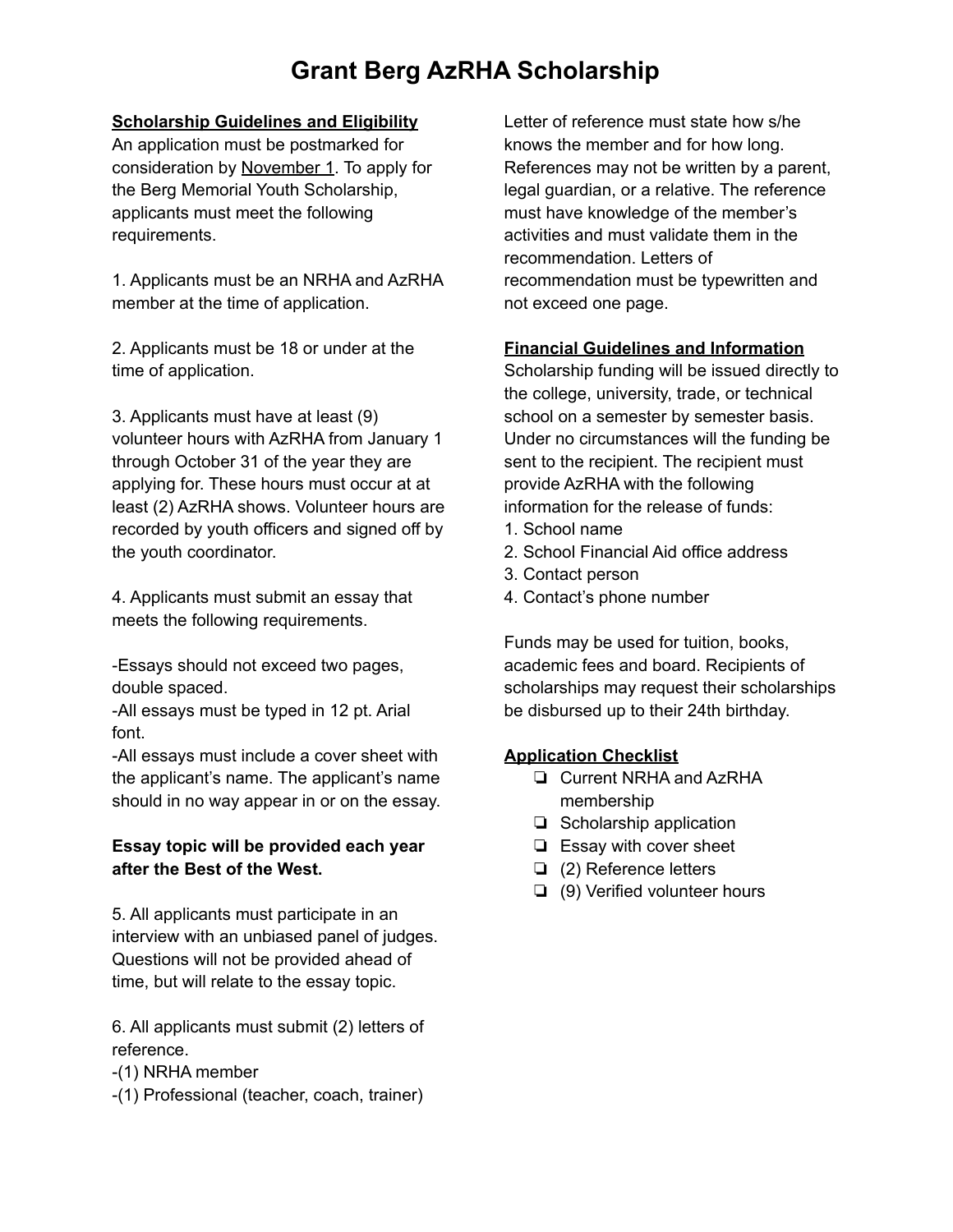# **Grant Berg AzRHA Scholarship**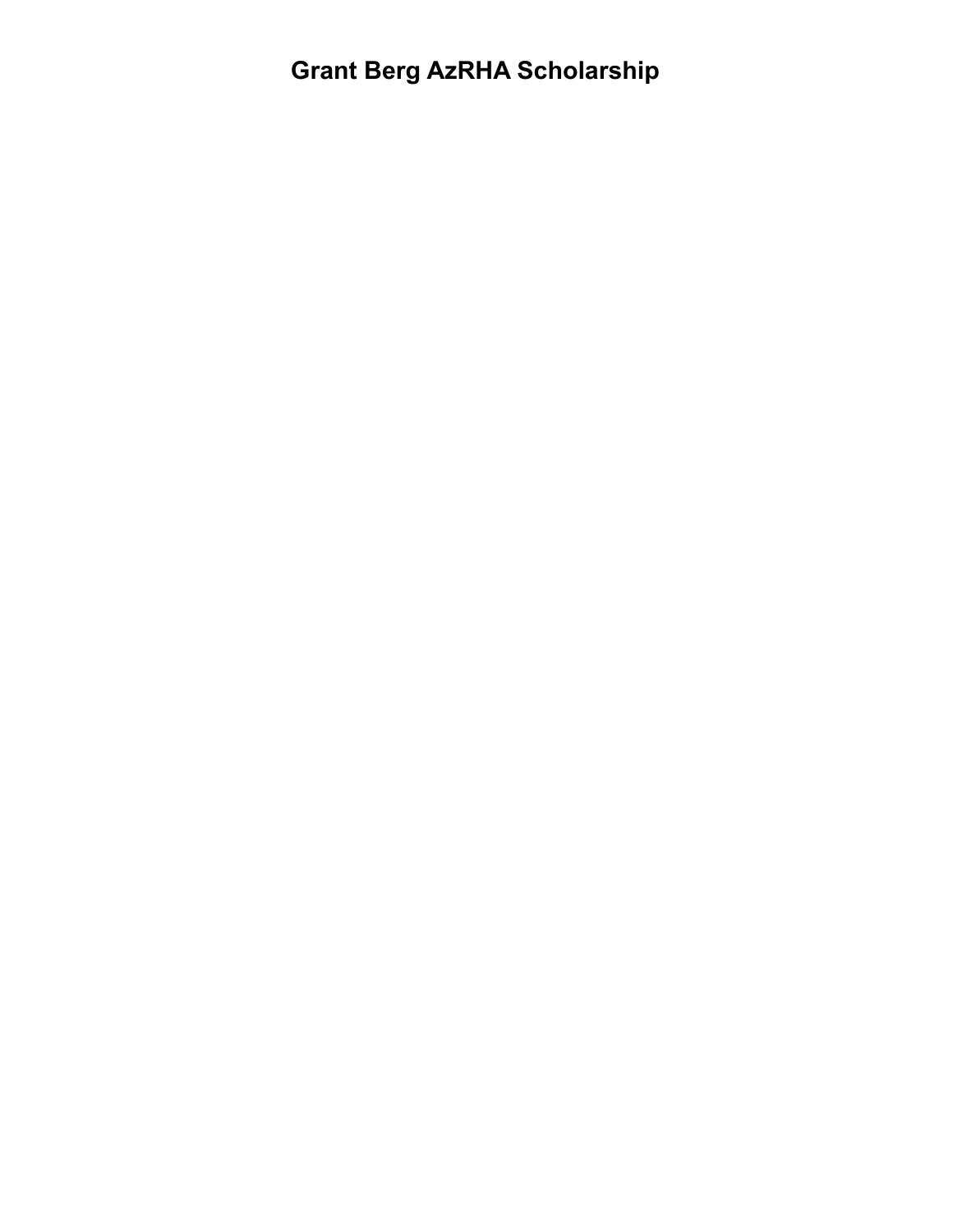## **Grant Berg AzRHA Scholarship Application**

NRHA ID:

NAME:

DOB:

**ADDRESS:** 

PHONE:

EMAIL:

**CURRENT SCHOOL/GRADE:** 

LIST CLUBS OR ACTIVITIES INVOLVED WITH IN SCHOOL:

OFFICES HELD OR AWARDS RECEIVED:

NRHA and/or AzRHA OFFICES HELD OR AWARDS RECEIVED:

## INVOLVEMENT IN OTHER EQUINE-RELATED ACTIVITIES:

I hereby certify that the statements recorded on this application are accurate and true, I meet all the requirements listed on this application. I understand that if any statements made on this application are found to be untrue, I may be disqualified from receiving a scholarship. If I do receive this scholarship, I understand my name and photograph may be listed in the AzRHA website and for other purposes promoting the NRHA, AzRHA, and their programs.

**PRINT NAME:** 

SIGNATURE:

DATE:

**PARENT NAME:** 

SIGNATURE: